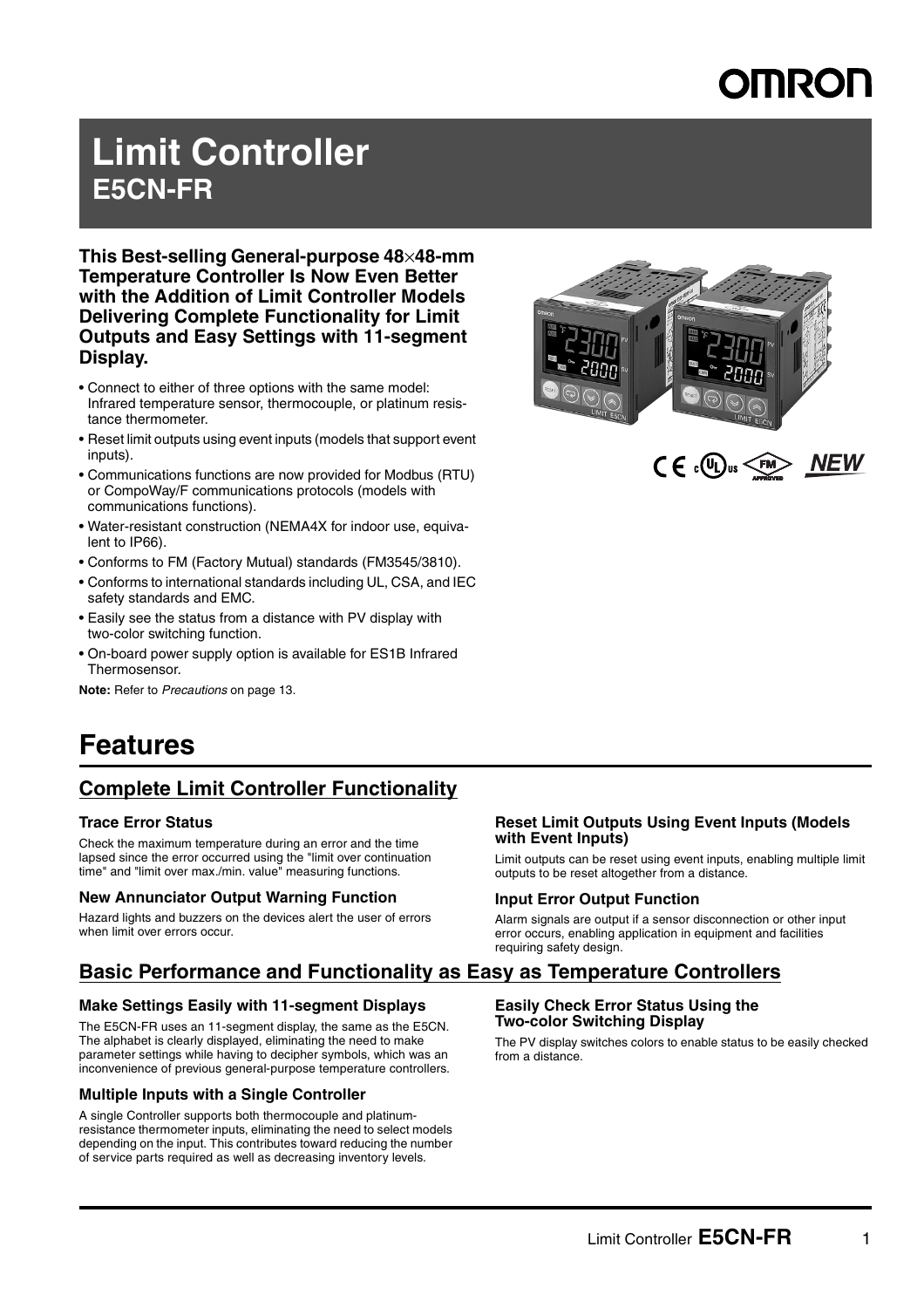Ľ

## **Model Number Structure**

## ■ **Model Number Legend**

#### **1 2 3 4 E5CN-FR**@**MT-500**

- **1. Output type** FR: FM Limit output **2. Number of alarms** Blank: No alarm 2: Two alarms
- **3. Option Unit**
- M: Option Unit can be mounted

#### **4. Input type**

T: Thermocouple/platinum resistance thermometer (multi-input)

#### **1 E53-CN-**@**N**

#### **1. Functions**

- 03: Communications
- B: Two Event inputs
- PB: Power supply and two event inputs
- **Note:** Other Option Boards are not supported.

- - - - - - - - - - - - - - - - $T_{\text{This data sheet is provided as a guideline for selecting products.}$  Be sure to refer to the following user manuals for application precautions  $\overline{\phantom{0}}$ and other information required for operation before attempting to use the product.  $\overline{\phantom{a}}$ 

E5CN-FR Temperature Controller User's Manual (Cat. No. H133)  $\mathbf{L}$ 

## **Ordering Information**

### ■ Limit Controllers with Temperature Sensor Inputs

| Size                                                | Power supply voltage | <b>Number of alarm points</b> | <b>Control outputs</b> | Model          |
|-----------------------------------------------------|----------------------|-------------------------------|------------------------|----------------|
| $1/16$ DIN                                          | 100 to 240 VAC       |                               | Limit output           | E5CN-FRMT-500  |
| $148 \times 48 \times 78$ (W $\times$ H $\times$ D) |                      |                               | Limit output           | E5CN-FR2MT-500 |

### ■ Option Units

The E5CN-FR provides optional functionality when one of the following Option Units is mounted.

|                       | <b>Functions</b>               | Model      |
|-----------------------|--------------------------------|------------|
| <b>Communications</b> |                                | E53-CN03N  |
| Two event inputs      |                                | E53-CNBN   |
| Two event inputs      | External power supply for ES1B | LE53-CNPBN |

**Note:** These Option Units can be used for the new E5CN models/E5CN-FR models only.

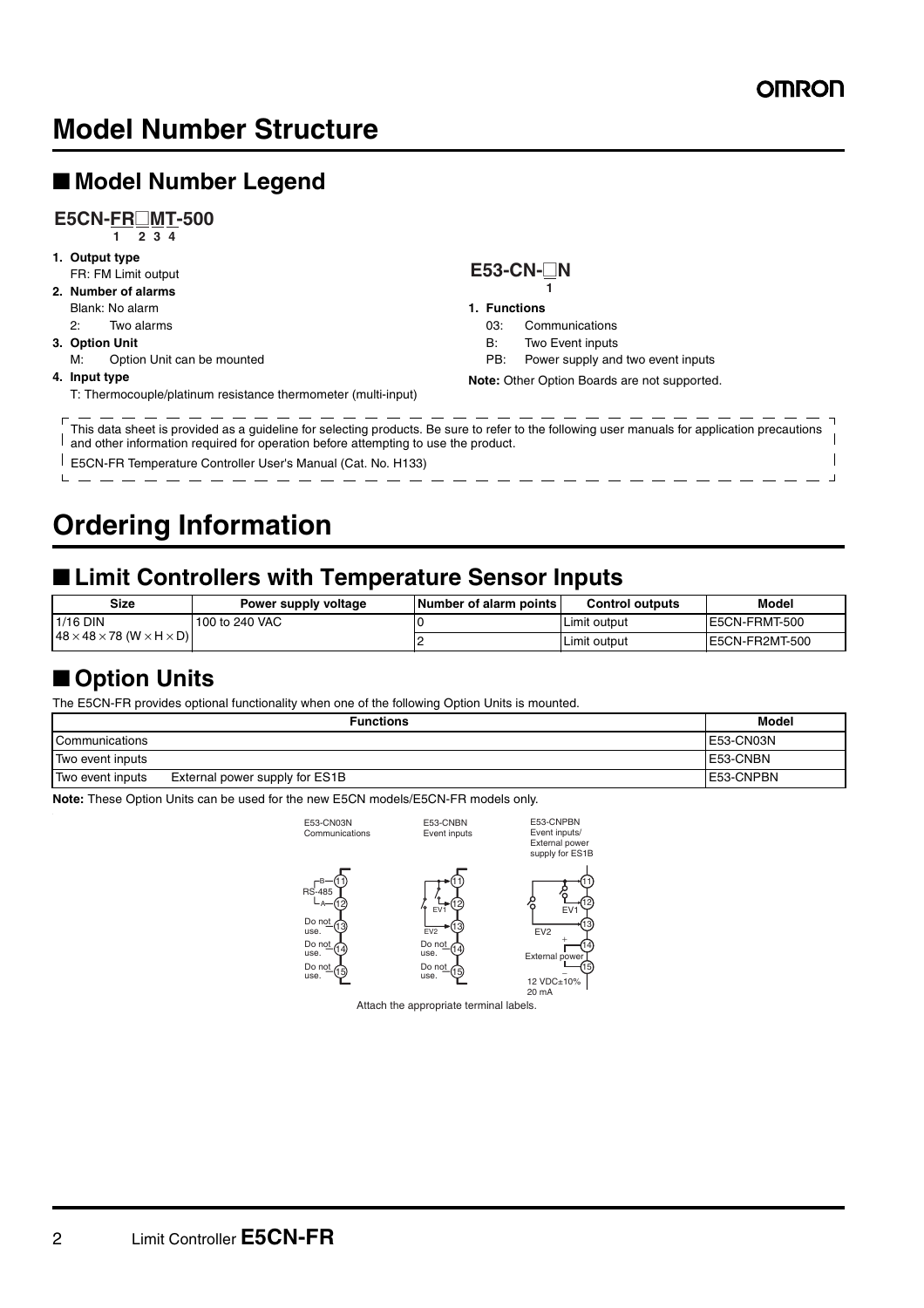## **Specifications**

### ■ **Ratings**

| Item                                    | Power supply<br>voltage               | 100 to 240 VAC, 50/60 Hz                                                                                                                                                                                                                                                          |  |  |  |
|-----------------------------------------|---------------------------------------|-----------------------------------------------------------------------------------------------------------------------------------------------------------------------------------------------------------------------------------------------------------------------------------|--|--|--|
| Operating voltage range                 |                                       | 85% to 110% of rated supply voltage                                                                                                                                                                                                                                               |  |  |  |
| <b>Power consumption</b>                |                                       | 7.5 VA max.                                                                                                                                                                                                                                                                       |  |  |  |
| <b>Sensor input</b>                     |                                       | Models with temperature inputs<br>Thermocouple: K, J, T, E, L, U, N, R, S, or B<br>Platinum resistance thermometer: Pt100 or JPt100<br>Infrared temperature sensor: 10 to 70°C, 60 to 120°C, 115 to 165°C, or 160 to 260°C                                                        |  |  |  |
| Control output FM Limit output<br>relay |                                       | SPST-NO, 250 VAC, 3 A (resistive load), electrical life: 100,000 operations,<br>minimum applicable load: 5 V, 10 mA                                                                                                                                                               |  |  |  |
| Alarm output                            |                                       | SPST-NO, 250 VAC, 1 A (resistive load), electrical life: 100,000 operations,<br>minimum applicable load: 1 V, 1 mA                                                                                                                                                                |  |  |  |
| <b>Event input</b>                      | <b>Contact input</b>                  | ON: 1 kΩ max OFF: 100 kΩ min.                                                                                                                                                                                                                                                     |  |  |  |
|                                         | Non-contact input                     | ON: Residual voltage: 1.5 V max., OFF: Leakage current: 0.1 mA max.                                                                                                                                                                                                               |  |  |  |
|                                         |                                       | Outflow current: Approx. 7 mA per point                                                                                                                                                                                                                                           |  |  |  |
|                                         | <b>External power supply for ES1B</b> | 12 VDC ±10%, 20 mA, Short-circuit protection provided.                                                                                                                                                                                                                            |  |  |  |
| <b>Setting method</b>                   |                                       | Digital setting using front panel keys                                                                                                                                                                                                                                            |  |  |  |
| <b>Indication method</b>                |                                       | 11-segment digital display and individual indicators<br>Character height: PV: 11 mm, SV: 6.5 mm                                                                                                                                                                                   |  |  |  |
| <b>Other functions</b>                  |                                       | • Limit over continuation time measurement function<br>• Limit over max./min. value measurement function<br>• Annunciator output<br>• Input error output<br>• PV display two-color switching function<br>• Input digital filter<br>• Input compensation<br>• Protection functions |  |  |  |
|                                         | Ambient operating temperature         | $-10$ to 55°C (with no icing or condensation), for 3-year warranty: $-10$ to 50°C                                                                                                                                                                                                 |  |  |  |
| <b>Ambient operating humidity</b>       |                                       | 25% to 85%                                                                                                                                                                                                                                                                        |  |  |  |
| Storage temperature                     |                                       | $-25$ to 65 $\degree$ C (with no icing or condensation)                                                                                                                                                                                                                           |  |  |  |

## ■ **Input Ranges**

### **Thermocouples/Platinum Resistance Thermometers**

| <b>Input Type</b>                                                                                                                          |          |          | thermometer | <b>Platinum resistance</b> |               |        | Thermocouple |        |       |        |          |            | sensor | Infrared temperature |          |        |             |             |      |               |                          |                           |                           |
|--------------------------------------------------------------------------------------------------------------------------------------------|----------|----------|-------------|----------------------------|---------------|--------|--------------|--------|-------|--------|----------|------------|--------|----------------------|----------|--------|-------------|-------------|------|---------------|--------------------------|---------------------------|---------------------------|
| Name                                                                                                                                       |          | Pt100    |             |                            | <b>JPt100</b> |        | ĸ            | J      |       |        | т        | Е          | ц      |                      | U        | N      | R           | s           | в    | 10 to<br>70°C | 60 to<br>$120^{\circ}$ C | 115 to<br>$165^{\circ}$ C | 160 to<br>$260^{\circ}$ C |
| 3200                                                                                                                                       |          |          |             |                            |               |        |              |        |       |        |          |            |        |                      |          |        |             |             | 3200 |               |                          |                           |                           |
| 3000                                                                                                                                       |          |          |             |                            |               |        |              |        |       |        |          |            |        |                      |          |        | 3000        | 3000        |      |               |                          |                           |                           |
| 2300                                                                                                                                       |          |          |             |                            |               | 2300   |              |        |       |        |          |            |        |                      |          | 2300   |             |             |      |               |                          |                           |                           |
| 1500                                                                                                                                       | 1500     |          |             |                            |               |        |              | 1500   |       |        |          |            | 1500   |                      |          |        |             |             |      |               |                          |                           |                           |
| 1400                                                                                                                                       |          |          |             |                            |               |        |              |        |       |        |          |            |        |                      |          |        |             |             |      |               |                          |                           |                           |
| 1300                                                                                                                                       |          |          |             |                            |               |        |              |        |       |        |          |            |        |                      |          |        |             |             |      |               |                          |                           |                           |
| 1200                                                                                                                                       |          |          |             |                            |               |        |              |        |       |        |          |            |        |                      |          |        |             |             |      |               |                          |                           |                           |
| 1100                                                                                                                                       |          |          |             |                            |               |        |              |        |       |        |          | 1100       |        |                      |          |        |             |             |      |               |                          |                           |                           |
| Temperature range (°F)<br>1000                                                                                                             |          |          |             |                            |               |        |              |        |       |        |          |            |        |                      |          |        |             |             |      |               |                          |                           |                           |
| 900                                                                                                                                        |          | 900.0    |             | 900.0                      |               |        | 900.0        |        |       |        |          |            |        |                      |          |        |             |             |      |               |                          |                           |                           |
| 800                                                                                                                                        |          |          |             |                            |               |        |              |        | 750.0 |        |          |            |        |                      |          |        |             |             |      |               |                          |                           |                           |
| 700                                                                                                                                        |          |          |             |                            |               |        |              |        |       | 700    | 700      |            |        | 700                  | 700      |        |             |             |      |               |                          |                           |                           |
| 600                                                                                                                                        |          |          |             |                            |               |        |              |        |       |        |          |            |        |                      |          |        |             |             |      |               |                          |                           |                           |
| 500                                                                                                                                        |          |          |             |                            |               |        |              |        |       |        |          |            |        |                      |          |        |             |             |      |               |                          |                           | 500                       |
| 400                                                                                                                                        |          |          |             |                            |               |        |              |        |       |        |          |            |        |                      |          |        |             |             |      |               |                          |                           |                           |
| 300                                                                                                                                        |          |          |             |                            |               |        |              |        |       |        |          |            |        |                      |          |        |             |             |      |               | 240                      | 320                       |                           |
| 200                                                                                                                                        |          |          | 210.0       |                            | 210.0         |        |              |        |       |        |          |            |        |                      |          |        |             |             | 300  | 190           |                          |                           |                           |
| 100                                                                                                                                        |          |          |             |                            |               |        |              |        |       |        |          |            |        |                      |          |        |             |             |      |               |                          |                           |                           |
| $\Omega$                                                                                                                                   |          |          |             |                            |               |        |              |        |       |        |          |            |        |                      |          |        |             |             |      |               |                          |                           |                           |
| $-100.0$                                                                                                                                   |          |          | 0.0         |                            | 0.0           |        | 0.0          |        | 0.0   |        |          | $^{\circ}$ |        |                      |          |        | $\mathbf 0$ | $\mathbf 0$ |      | 0             | 0                        | 0                         | $^{\circ}$                |
| $-200.0$                                                                                                                                   |          |          |             |                            |               |        |              | $-100$ |       |        |          |            | $-100$ |                      |          |        |             |             |      |               |                          |                           |                           |
| $-300.0$                                                                                                                                   |          | $-199.9$ |             | $-199.9$                   |               |        |              |        |       |        | $-199.9$ |            |        |                      | $-199.9$ |        |             |             |      |               |                          |                           |                           |
|                                                                                                                                            | $-300$   |          |             |                            |               | $-300$ |              |        |       | $-300$ |          |            |        | $-300$               |          | $-300$ |             |             |      |               |                          |                           |                           |
| Setting number                                                                                                                             | $\Omega$ |          | 2           | 3                          | 4             | 5      | 6            | 7      | 8     | 9      | 10       | 11         | 12     | 13                   | 14       | 15     | 16          | 17          | 18   | 19            | 20                       | 21                        | 22                        |
| U: Cu-CuNi, DIN 43710-1985<br>The applicable standards for the input types<br>Shaded settings are the default settings.<br>are as follows: |          |          |             |                            |               |        |              |        |       |        |          |            |        |                      |          |        |             |             |      |               |                          |                           |                           |

K, J, T, E, N, R, S, B: IEC584-1 L: Fe-CuNi, DIN 43710-1985

Pt100: IEC 751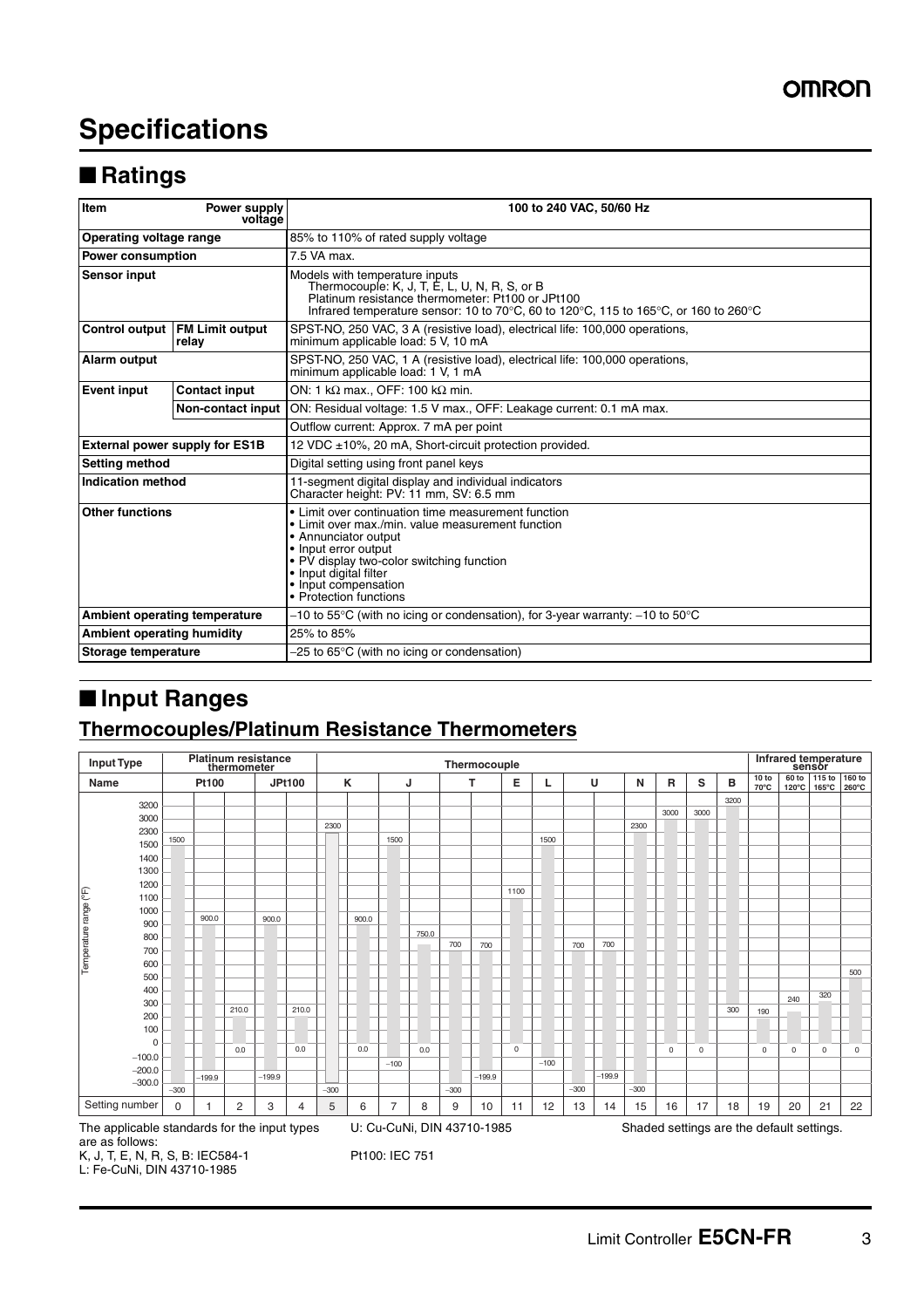SPH L |H|≤|L|

### ■ **Alarm Types**

Select alarm types out of the 12 alarm types listed in the following table.

| Set value                  | Alarm type                                                           |                                                                                                                                                                   | Alarm output operation                                 |
|----------------------------|----------------------------------------------------------------------|-------------------------------------------------------------------------------------------------------------------------------------------------------------------|--------------------------------------------------------|
|                            |                                                                      | When X is<br>positive                                                                                                                                             | When X is<br>negative                                  |
| 0                          | Alarm function<br>OFF                                                | Output OFF                                                                                                                                                        |                                                        |
| 1<br>(See note 1.)         | Upper- and<br>lower-limit<br>(deviation)                             | <mark>∃</mark> ┖│ <sup>н</sup> ⊧<br>ON<br>OFF<br>SP                                                                                                               | (See note 2.)                                          |
| 2                          | <b>Upper limit</b><br>(deviation)                                    | X<br>ON<br>OFF-<br>SP                                                                                                                                             | $x \rightarrow$<br>ON<br>OFF<br>$\overline{\text{SP}}$ |
| 3                          | Lower limit<br>(deviation)                                           | ∤x l≁<br>ON<br>OFF<br>SP                                                                                                                                          | $\rightarrow$ $\times$ $\leftarrow$<br>ON<br>OFF<br>SP |
| 4<br>(See note 1.)         | Upper- and<br>lower-limit<br>range<br>(deviation)                    | ON<br>OFF                                                                                                                                                         | (See note 3.)                                          |
| 5<br>(See note 1.)         | Upper- and<br>lower-limit with<br>standby<br>sequence<br>(deviation) | $\begin{array}{c c c c} \n\text{ON} & \longrightarrow & \text{L} & \text{H} & \longleftarrow \\ \n\text{OFF} & & & \text{SP} & \\ \n\end{array}$<br>(See note 5.) | (See note 4.)                                          |
| 6                          | Upper-limit<br>with standby<br>sequence<br>(deviation)               | ON<br>OFF-                                                                                                                                                        | ON $\frac{X}{Y}$                                       |
| 7                          | Lower-limit<br>with standby<br>sequence<br>(deviation)               | ON<br>OFF                                                                                                                                                         | ON<br>OFF                                              |
| 8                          | Absolute-value<br>upper-limit                                        | ON<br>OFF.                                                                                                                                                        | ON<br>OFF                                              |
| 9                          | Absolute-value<br>lower-limit                                        | ON<br>OFF                                                                                                                                                         | ON<br>OFF                                              |
| 10                         | Absolute-value<br>upper-limit with<br>standby<br>sequence            | ON<br>OFF -                                                                                                                                                       | ON<br>OFF                                              |
| 11                         | Absolute-value<br>lower-limit with<br>standby<br>sequence            | ON<br>OFF                                                                                                                                                         | $rac{ON}{OFF}$                                         |
| 12<br>(See note 6.) output | Annunciator                                                          | ---                                                                                                                                                               |                                                        |

- **Note: 1.** With set values 1, 4 and 5, the upper and lower limit values can be set independently for each alarm type, and are expressed as "L" and "H."
	- **2.** Set value: 1, Upper- and lower-limit alarm

| Case 1                        | Case 2                 | Case 3 (Always ON) |                                     |
|-------------------------------|------------------------|--------------------|-------------------------------------|
| H SP                          | SPL H                  | SP<br>н            | H<0, L<0                            |
| $H < 0$ , $L > 0$<br> H  <  L | H > 0, L < 0<br> H > L | L SP               | $H < 0$ , $L > 0$<br>$ H  \geq  L $ |
|                               |                        |                    | $H > 0$ , $L < 0$                   |

**3.** Set value: 4, Upper- and lower-limit range

| Case 1<br>H SP       | Case 2<br>SP <sub>L</sub><br>H | Case 3 (Always ON)<br><b>SP</b><br>н | H<0, L<0                            |
|----------------------|--------------------------------|--------------------------------------|-------------------------------------|
| H<0, L>0<br> H  <  L | $H > 0$ , $L < 0$<br> H  >  L  | L SP<br>н                            | H<0, L>0<br>$ H  \geq  L $          |
|                      |                                | SP <sub>H</sub>                      | $H > 0$ , $L < 0$<br>$ H  \leq  L $ |

- **4.** Set value: 5, Upper- and lower-limit with standby sequence For Upper- and Lower-Limit Alarm Described Above
	- **•** Case 1 and 2 Always OFF when the upper-limit and lower-limit hysteresis overlaps.
	- **•** Case 3: Always OFF
- **5.** Set value: 5, Upper- and lower-limit with standby sequence Always OFF when the upper-limit and lower-limit hysteresis overlaps.
- **6.** The annunciator output turns ON to inform users when a limit over occurs. This function is enabled by selecting 12 (annunciator output) for alarm 1 type. The annunciator output turns ON when a limit over occurs, and turns OFF for the RESET operation.



Set the alarm types for alarms 1 and 2 independently in the initial setting level. The default setting is 12 (annunciator) for alarm 1 type and 2 (upper limit) for alarm 2 type.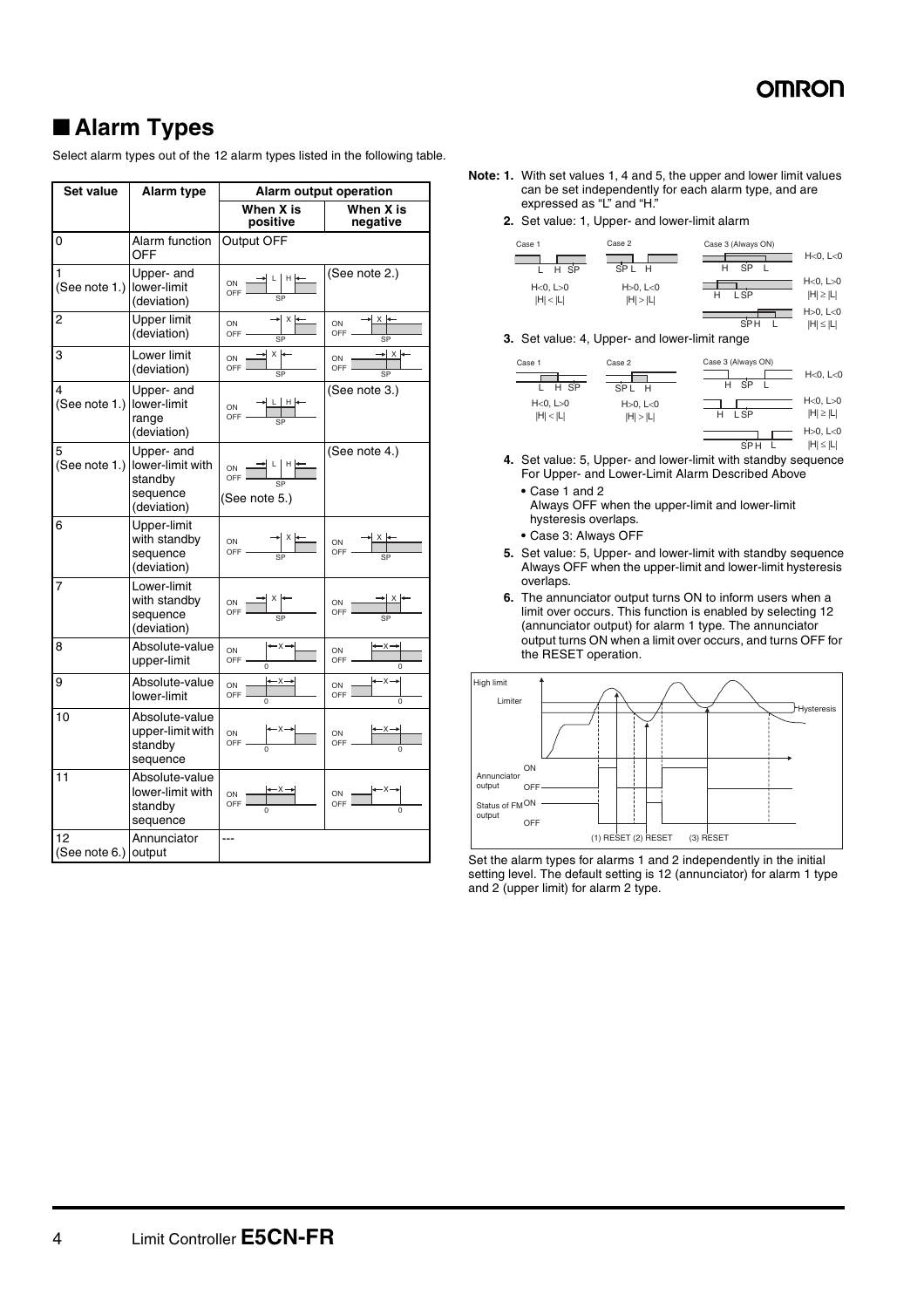### ■ **Characteristics**

| <b>Indication accuracy</b>            |                    | Thermocouple: (See note 1.)<br>$(\pm 0.5\%$ of indicated value or $\pm 1^{\circ}$ C,<br>whichever is greater) ±1 digit max.<br>Platinum resistance thermometer:<br>$(\pm 0.5\%$ of indicated value or $\pm 1^{\circ}$ C,<br>whichever is greater) $\pm 1$ digit max.                                                                                                                                                                                                                                                                                                                                                                                                                                                                                                                                                                        |  |  |  |
|---------------------------------------|--------------------|---------------------------------------------------------------------------------------------------------------------------------------------------------------------------------------------------------------------------------------------------------------------------------------------------------------------------------------------------------------------------------------------------------------------------------------------------------------------------------------------------------------------------------------------------------------------------------------------------------------------------------------------------------------------------------------------------------------------------------------------------------------------------------------------------------------------------------------------|--|--|--|
| Hysteresis                            |                    | $0.1^{\circ}$ C ( $^{\circ}$ F) to 999.9 $^{\circ}$ C ( $^{\circ}$ F) in units of 0.1 $^{\circ}$ C ( $^{\circ}$ F)                                                                                                                                                                                                                                                                                                                                                                                                                                                                                                                                                                                                                                                                                                                          |  |  |  |
| Alarm setting range                   |                    | -1999 to 9999 (decimal point position depends<br>on input type)                                                                                                                                                                                                                                                                                                                                                                                                                                                                                                                                                                                                                                                                                                                                                                             |  |  |  |
| Sampling period                       |                    | 250 ms                                                                                                                                                                                                                                                                                                                                                                                                                                                                                                                                                                                                                                                                                                                                                                                                                                      |  |  |  |
| Affect of signal source<br>resistance |                    | Thermocouple: $0.1^{\circ}C/\Omega$ max. (100 $\Omega$ max.)<br>(See note 4.)<br>Platinum resistance thermometer: $0.4^{\circ}\text{C}/\Omega$ max.<br>$(10 \Omega \text{ max.})$                                                                                                                                                                                                                                                                                                                                                                                                                                                                                                                                                                                                                                                           |  |  |  |
| <b>Insulation resistance</b>          |                    | 20 MΩ min. (at 500 VDC)                                                                                                                                                                                                                                                                                                                                                                                                                                                                                                                                                                                                                                                                                                                                                                                                                     |  |  |  |
| Dielectric strength                   |                    | 2,000 VAC, 50 or 60 Hz for 1 min (between<br>terminals with different charge)                                                                                                                                                                                                                                                                                                                                                                                                                                                                                                                                                                                                                                                                                                                                                               |  |  |  |
| Vibration<br>resistance               | <b>Malfunction</b> | 10 to 55 Hz, 20 $m/s2$ for 10 min each in X, Y, and<br>Z directions                                                                                                                                                                                                                                                                                                                                                                                                                                                                                                                                                                                                                                                                                                                                                                         |  |  |  |
|                                       | <b>Destruction</b> | 10 to 55 Hz, 0.75-mm single amplitude for 2 hrs each in X, Y, and Z directions                                                                                                                                                                                                                                                                                                                                                                                                                                                                                                                                                                                                                                                                                                                                                              |  |  |  |
| Shock<br>resistance                   | <b>Malfunction</b> | 100 m/s <sup>2</sup> min., 3 times each in X, Y, and Z<br>directions                                                                                                                                                                                                                                                                                                                                                                                                                                                                                                                                                                                                                                                                                                                                                                        |  |  |  |
|                                       | <b>Destruction</b> | 300 m/s <sup>2</sup> min., 3 times each in X, Y, and Z<br>directions                                                                                                                                                                                                                                                                                                                                                                                                                                                                                                                                                                                                                                                                                                                                                                        |  |  |  |
| Weight                                |                    | Controller: Approx. 150 g,<br>Mounting Bracket: Approx. 10 g                                                                                                                                                                                                                                                                                                                                                                                                                                                                                                                                                                                                                                                                                                                                                                                |  |  |  |
| Degree of protection                  |                    | Front panel: NEMA4X for indoor use<br>(equivalent to IP66)<br>Rear case: IP20, Terminal section: IP00                                                                                                                                                                                                                                                                                                                                                                                                                                                                                                                                                                                                                                                                                                                                       |  |  |  |
| <b>Memory protection</b>              |                    | Non-volatile memory (number of writes:<br>1,000,000 operations)                                                                                                                                                                                                                                                                                                                                                                                                                                                                                                                                                                                                                                                                                                                                                                             |  |  |  |
| <b>EMC</b>                            |                    | Emission Enclosure: EN55011 Group1 ClassA<br>Emission AC Mains: EN55011 Group1 ClassA<br>Immunity ESD: EN61000-4-2 4 kV contact<br>discharge (level 2)<br>8 kV air discharge (level 3)<br>Immunity RF-interference:<br>EN61000-4-3 10 V/m<br>(80-1000 MHz, 1.4-2.0 GHz<br>amplitude modulated) (level 3)<br>10 V/m (900 MHz pulse<br>modulated)<br>Immunity Conducted Disturbance:<br>EN61000-4-63V<br>(0.15 to 80 MHz) (level 2)<br>Immunity Burst: EN61000-4-4 2 kV Power-line<br>(level 3)<br>1 kV I/O signal-line (level 3)<br>Immunity Surge: EN61000-4-5 1kV line to line<br>Power line, output line (relay<br>output)<br>2 kV line to ground Power line,<br>output line (relay output)<br>1 kV line to ground Input line<br>(communication)<br>Immunity Voltage Dip/Interrupting:<br>EN61000-4-11 0.5 cycle, 100%<br>(rated voltage) |  |  |  |
| Approved standards                    |                    | FM-3545/3810<br>UL 61010C-1<br>CSA C22.2 No.1010.1                                                                                                                                                                                                                                                                                                                                                                                                                                                                                                                                                                                                                                                                                                                                                                                          |  |  |  |
| <b>Conformed standards</b>            |                    | EN61326, EN61010-1, IEC61010-1<br>VDE0106 Part 100 (Finger protection), when<br>the terminal cover is mounted.                                                                                                                                                                                                                                                                                                                                                                                                                                                                                                                                                                                                                                                                                                                              |  |  |  |

- **Note: 1.** The indication of K thermocouples in the −200 to 1300°C range, T and N thermocouples at a temperature of −100°C max., and U and L thermocouples at any temperature is ±2°C ±1 digit maximum. The indication accuracy of the B thermocouple at a temperature of 400°C max. is not specified. The indication accuracy of the R and S thermocouples at a temperature of 200°C max. is  $\pm 3$ °C  $\pm 1$ digit max.
	- **2.** B, R, and S sensors:  $0.2^{\circ}C/\Omega$  max. (100  $\Omega$  max.)

### ■ **Communications Specifications**

| Transmission line<br>connection method | RS-485 multipoint                                                                                    |
|----------------------------------------|------------------------------------------------------------------------------------------------------|
| <b>Communications</b>                  | RS-485 (two-wire, half duplex)                                                                       |
| Synchronization<br>method              | Start-stop synchronization                                                                           |
| <b>Baud rate</b>                       | 1200, 2400, 4800, 9600, 19200, or 38400 bps                                                          |
| Transmission code                      | <b>ASCII</b>                                                                                         |
| Data bit length                        | 7 or 8 bits                                                                                          |
| Stop bit length                        | 1 or 2 bits                                                                                          |
| <b>Error detection</b>                 | Vertical parity (none, even, odd)<br>Block check character (BCC) with CompoWay/F or<br>CRC-16 Modbus |
| <b>Flow control</b>                    | None                                                                                                 |
| Interface                              | <b>RS-485</b>                                                                                        |
| <b>Retry function</b>                  | None                                                                                                 |
| Communications<br>buffer               | 40 bytes                                                                                             |
| Communications<br>response wait time   | 0 to 99 ms<br>Default: 20 ms                                                                         |

**Note:** The baud rate, data bit length, stop bit length, and vertical parity can be individually set using the Communications Setting Level.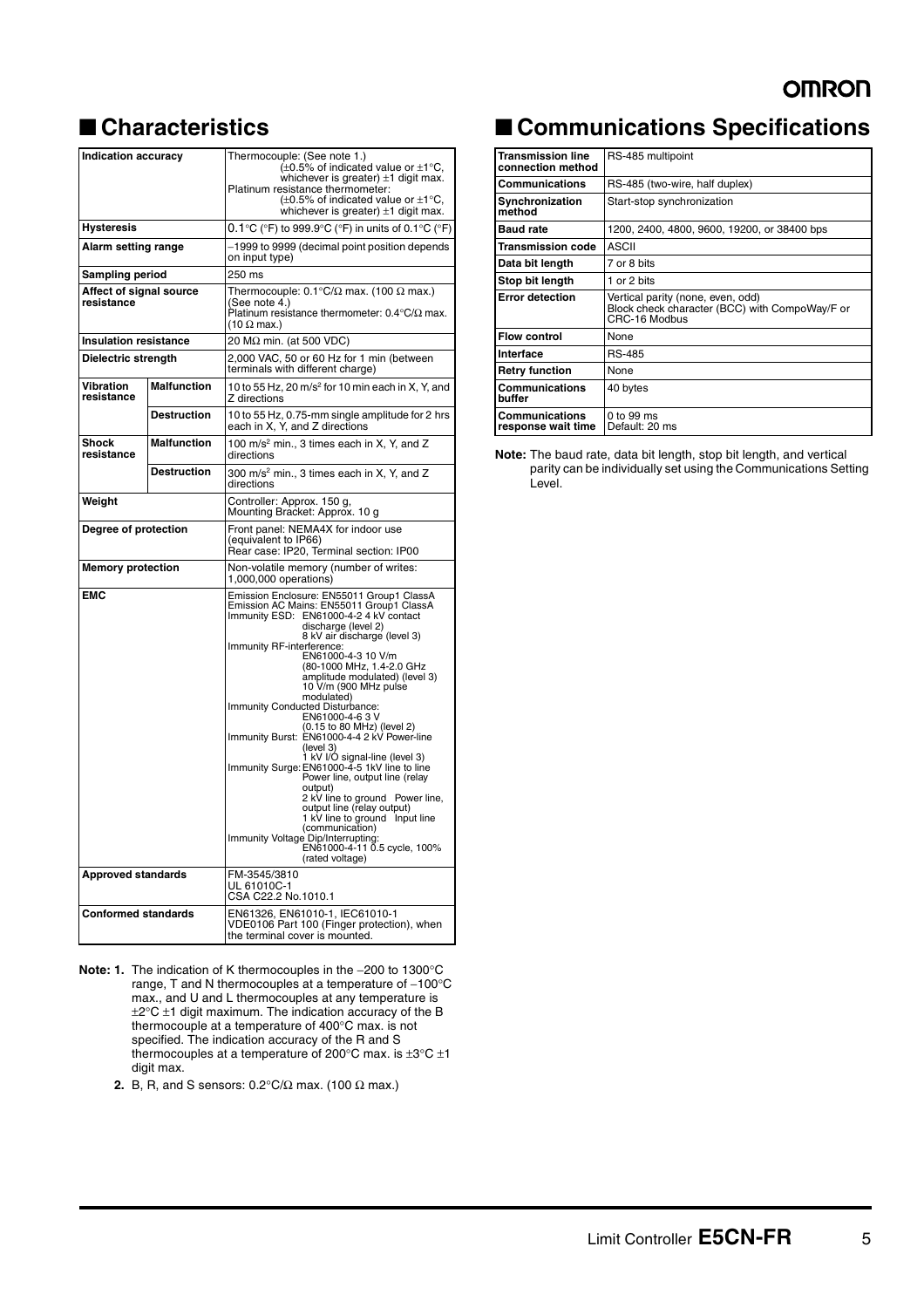### **OMRON**

## **External Connections**

- **•** Standard insulation is applied between any of the following: power supply terminals, input terminals, output terminals, and communications terminals (for models with communications). If reinforced insulation is required, provide additional insulation, such as spacial distance or material insulation, as defined by IEC 60664 suitable for the maximum operating voltage.
- **•** Consult with your OMRON representative before using the external power supply for the ES1B for any other purpose.

#### **E5CN-FR**



## **Nomenclature**

**E5CN-FR**

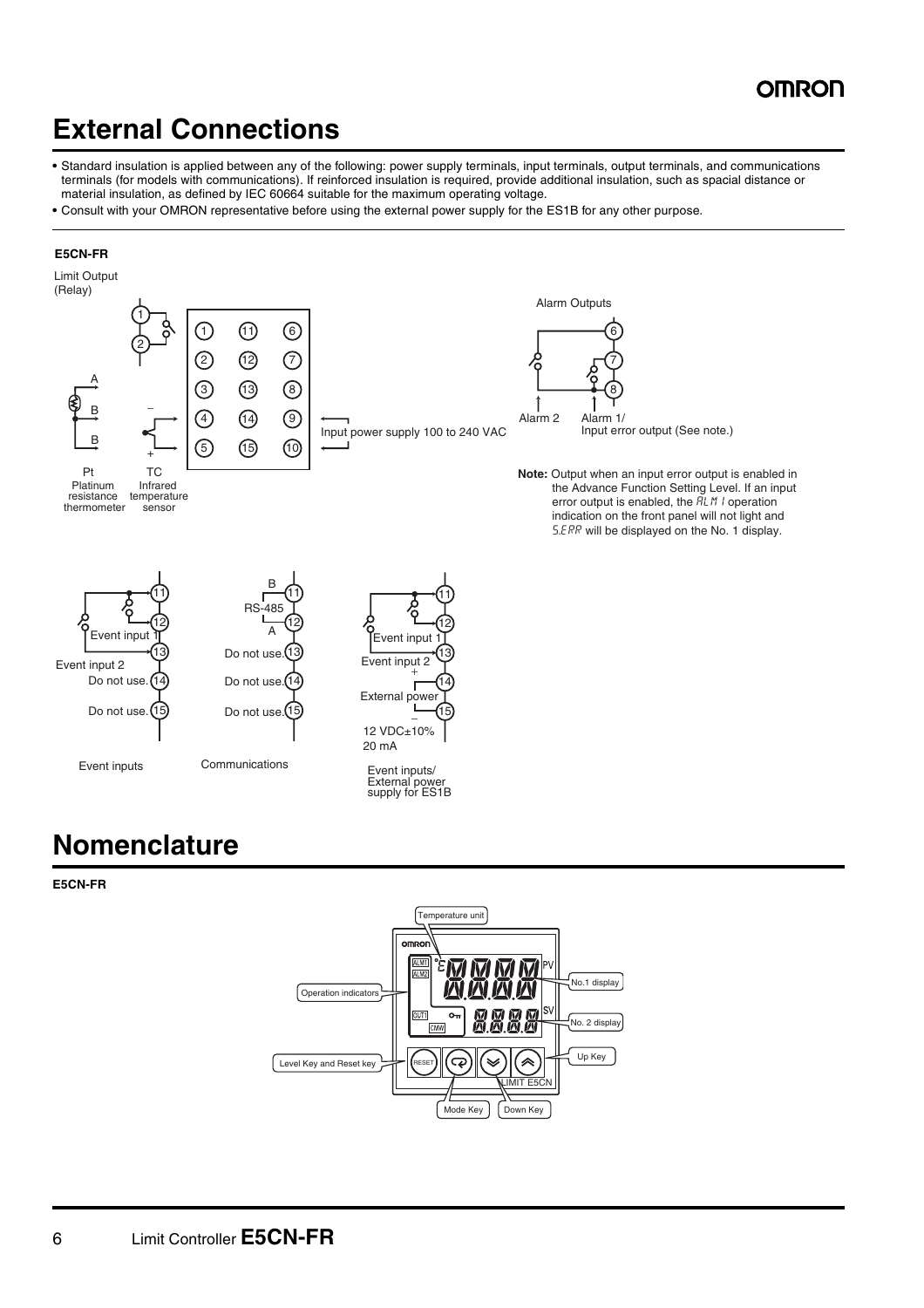### **OMRON**

## **Dimensions**



### ■ **Accessories**

### **Terminal Cover**

**E53-COV10**





**Note:** The suffix "-500" is added to the model number of each Controller provided with a E53-COV10 Terminal Cover.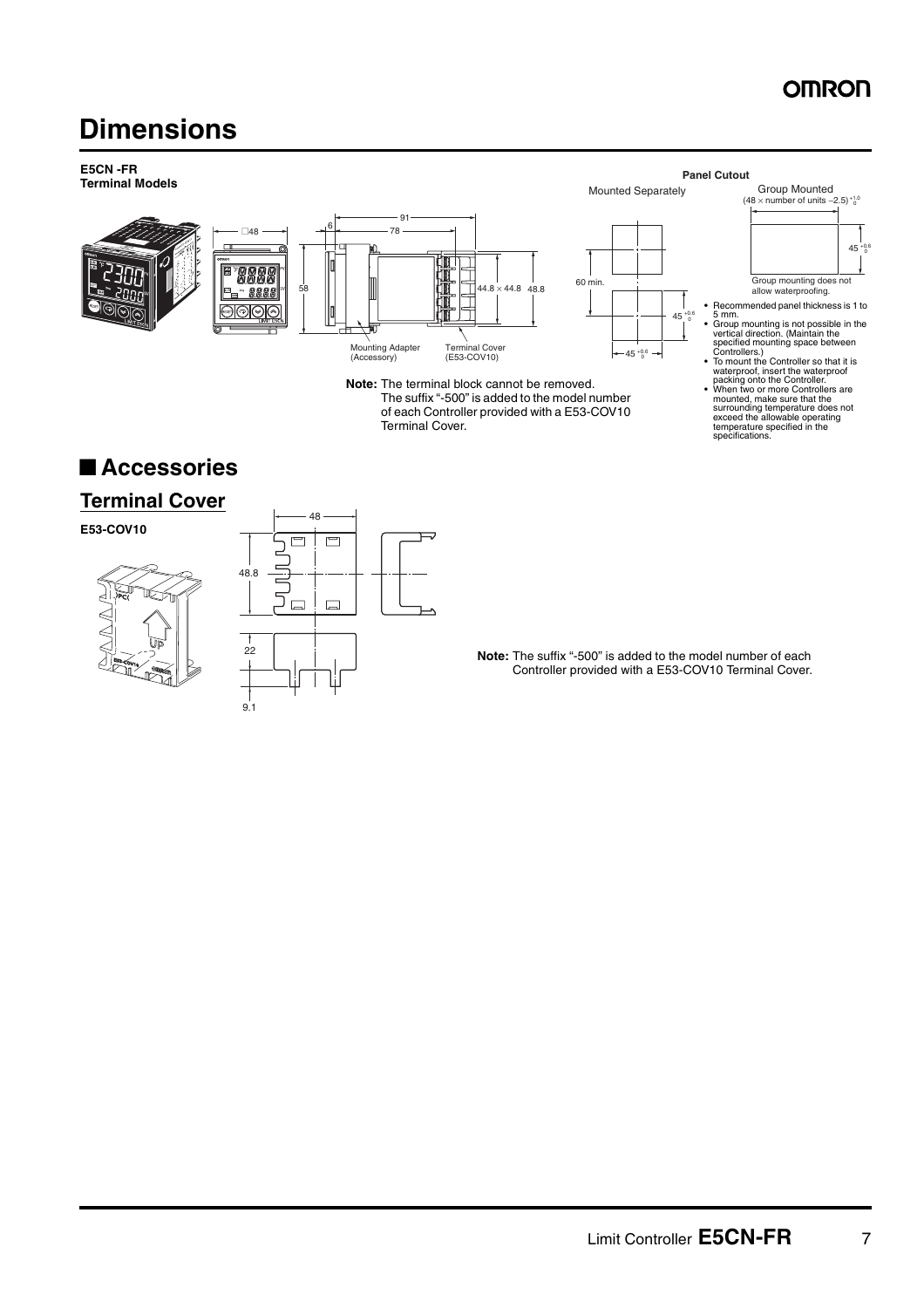## **Operating Method**

### ■ Outline of Operation Procedures

The following diagram illustrates the entire setting level. A password is required to enter the advance function setting level and the calibration level. Some parameters may not be displayed depending on the protection settings and operation conditions. The control operation will stop when switching from operation level to initial setting level.



**Note: 1.** Operation level entered for software reset.

- **2.** You cannot move to other levels by operating the keys on the front panel from the calibration level. You must turn OFF the power supply.
- **3.** The time taken to move to the protect level can be adjusted by changing the "Move to protect level time" setting.

## **Troubleshooting**

When an error has occurred, the No. 1 display shows the error code. Take necessary measure according to the error code, referring the table bellow.

| No. 1 display       | Meaning                                                             | Action                                                                                                                     |                      | <b>Status at error</b>       |                                          |  |
|---------------------|---------------------------------------------------------------------|----------------------------------------------------------------------------------------------------------------------------|----------------------|------------------------------|------------------------------------------|--|
|                     |                                                                     |                                                                                                                            | <b>Limit outputs</b> |                              | Alarm                                    |  |
| <b>S.ERR</b>        | Input error (See note 2.)<br>(broken line, A/D converter<br>error)  | Check the wiring of inputs, disconnections, shorts and input type.<br>(See note 3.)                                        | OFF                  |                              | Operates as<br>above the upper<br>limit. |  |
| $-1 - -$            | Over lower-limit indication                                         | Input value is smaller than control range.                                                                                 | Upper limiter        | Normal operation Operates as |                                          |  |
| range (See note 2.) |                                                                     | Check the control range.                                                                                                   | Lower limiter        | <b>OFF</b>                   | above the lower<br>limit.                |  |
| $-H^-$              | Over upper-limit indication                                         | Input value is larger than control range.                                                                                  | Upper limiter        | <b>OFF</b>                   | Operates as                              |  |
| range (See note 2.) |                                                                     | Check the control range.                                                                                                   | Lower limiter        | Normal operation             | above the upper<br>limit.                |  |
| EIII                | Memory error                                                        | Turn the power OFF then back ON again. If the display remains the<br>same, the controller must be repaired. (See note 3.)  | OFF                  |                              | <b>OFF</b>                               |  |
| $c$ ccc             | Over display range (lower-<br>limit display range)<br>(See note 2.) | This is not an error. This is displayed when the input value exceeds<br>the display limit but is within the control range. | Normal operation     |                              | Normal operation                         |  |

**Note: 1.** Refer to "E5CN-FR Limit Controller User's Manual" for details of the control range.

**2.** These errors are displayed only when the PV/Limit SP is displayed.<br>**3.** If the display is restored to normal after cycling the power supply, the

**3.** If the display is restored to normal after cycling the power supply, the error may have been caused by noise. Check for noise being generated nearby.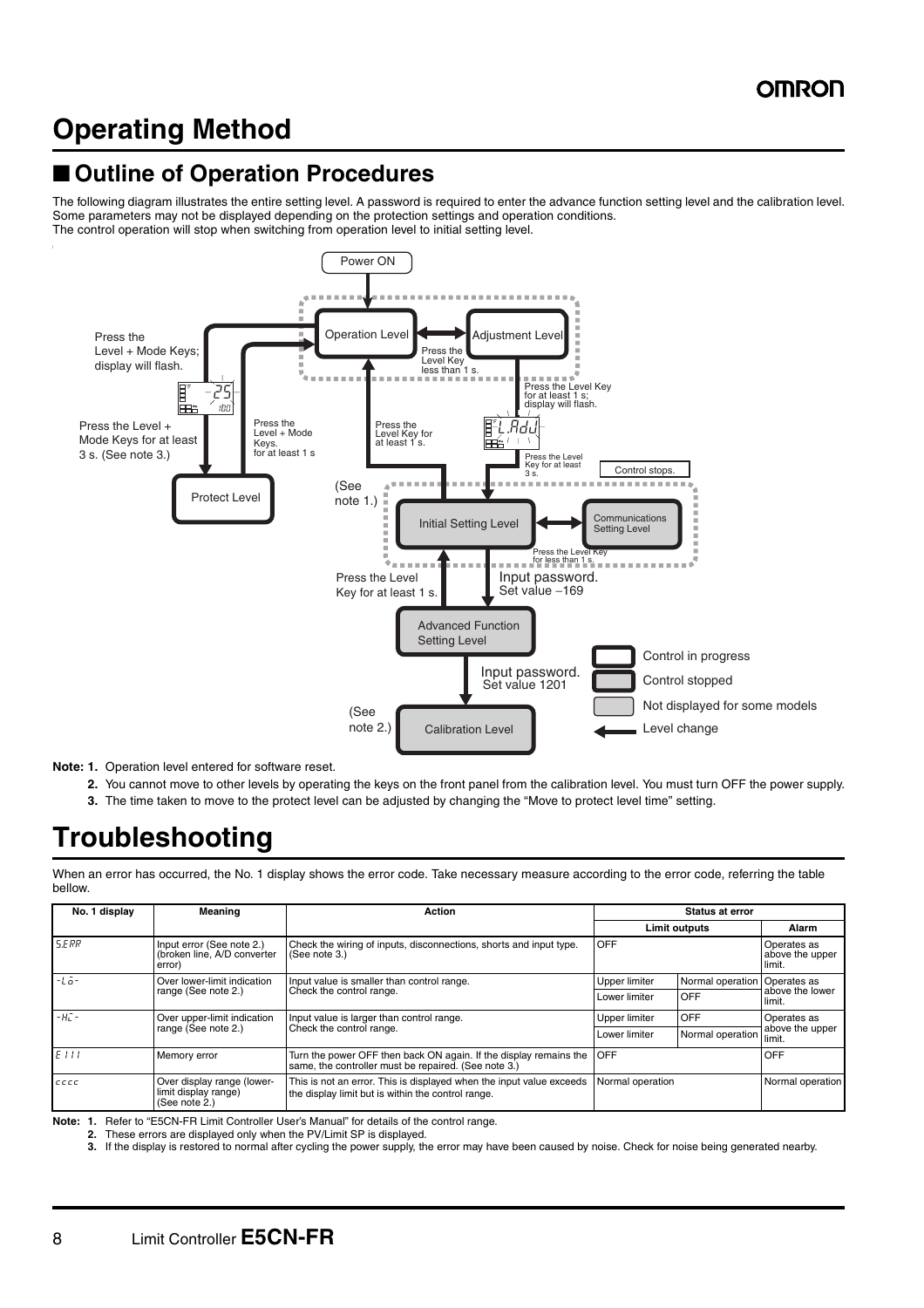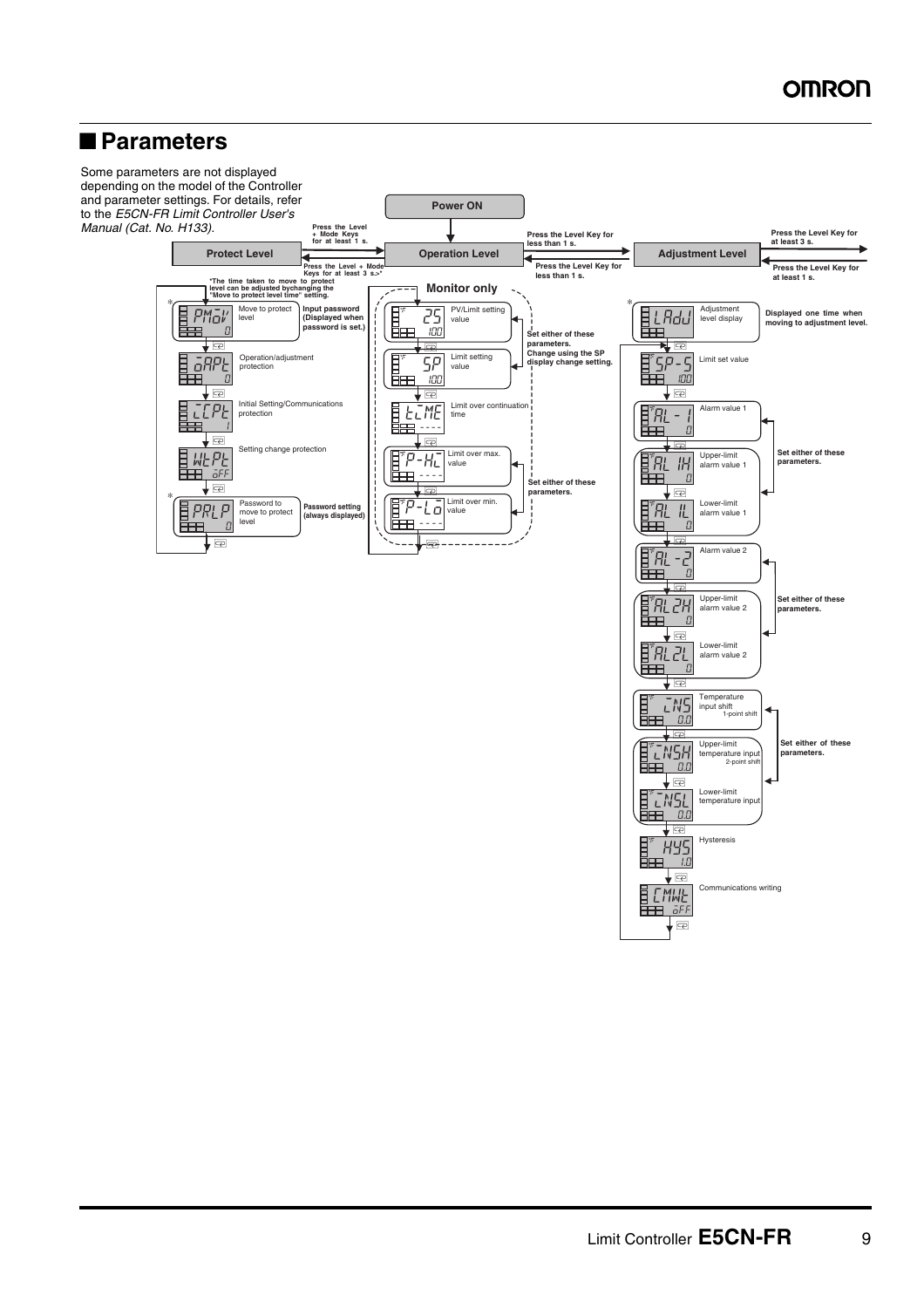### **OMRON**

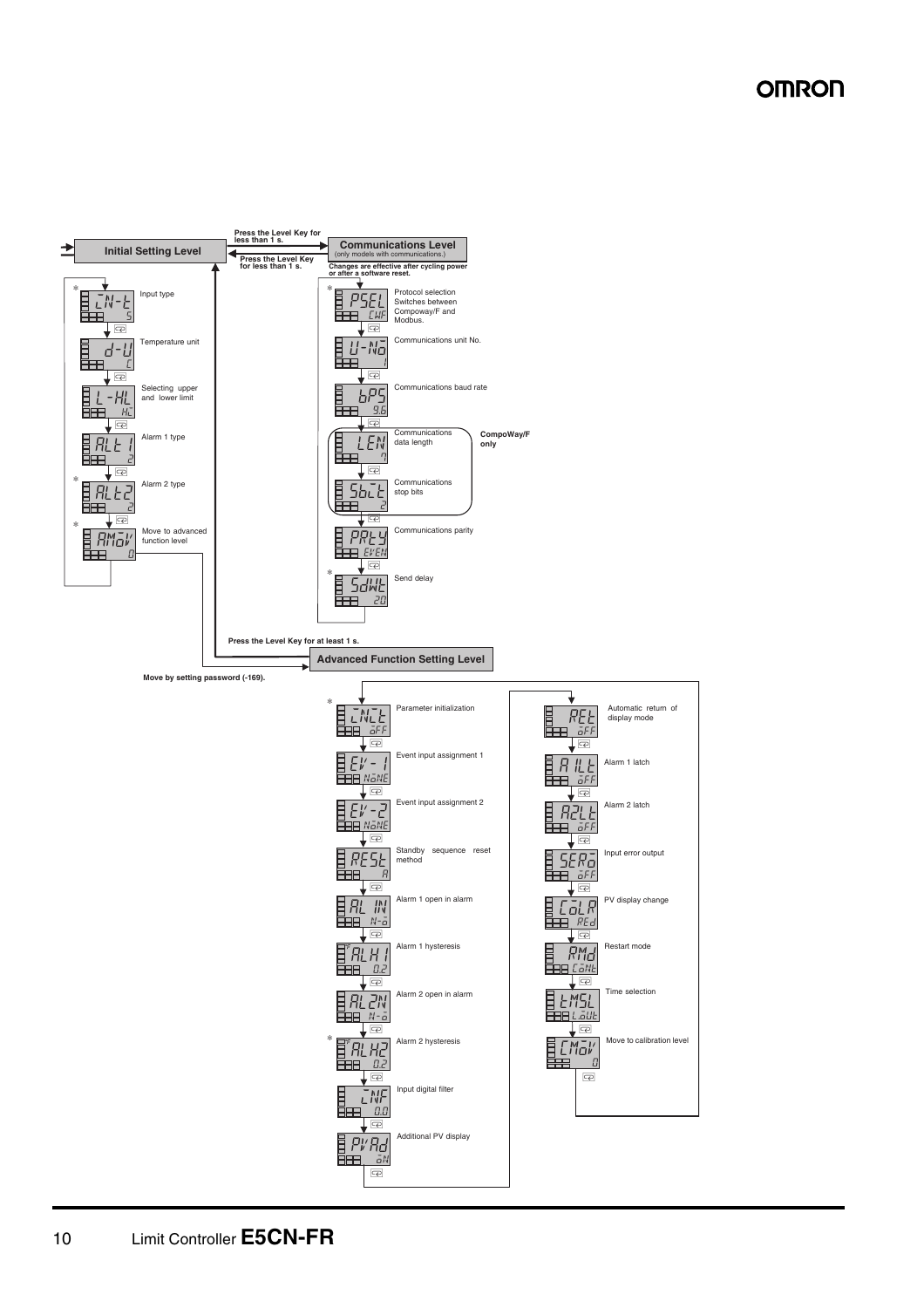## **Limit Controller Functions**

When the measured temperature (PV) exceeds the limit SP, the limit output relay turns OFF and the OUT1 operation indicator turns ON. If the limit output relay turns OFF (limit alarm is ON), the limit output relay will remain off until the operator manually resets the Limit Controller.



### ■ Selecting Upper/Lower Limit

- **•** The upper/lower limit selection setting enables switching between upper limit and lower limit operation.
- **•** The default setting is for upper limit operation.

Select either upper limit or lower limit.

### ■ **Resetting Limit Outputs**

- **•** Limit outputs can be reset by pressing the Level Key/Reset Key for 1 second min. while in the operation level.
- **•** The limit output reset operation can be used to reset limit outputs and annunciator outputs.
- ∗ When the limit status is OFF, the limit output is cleared and the limit output relay turns ON. When the limit status is ON (limit over status), limit outputs will not be reset.
- ∗ The annunciator output turns OFF regardless of the limit status.
- ∗ Event inputs used as reset inputs (for resetting limit outputs) can be received while in the operation level, adjustment level, or protect level.

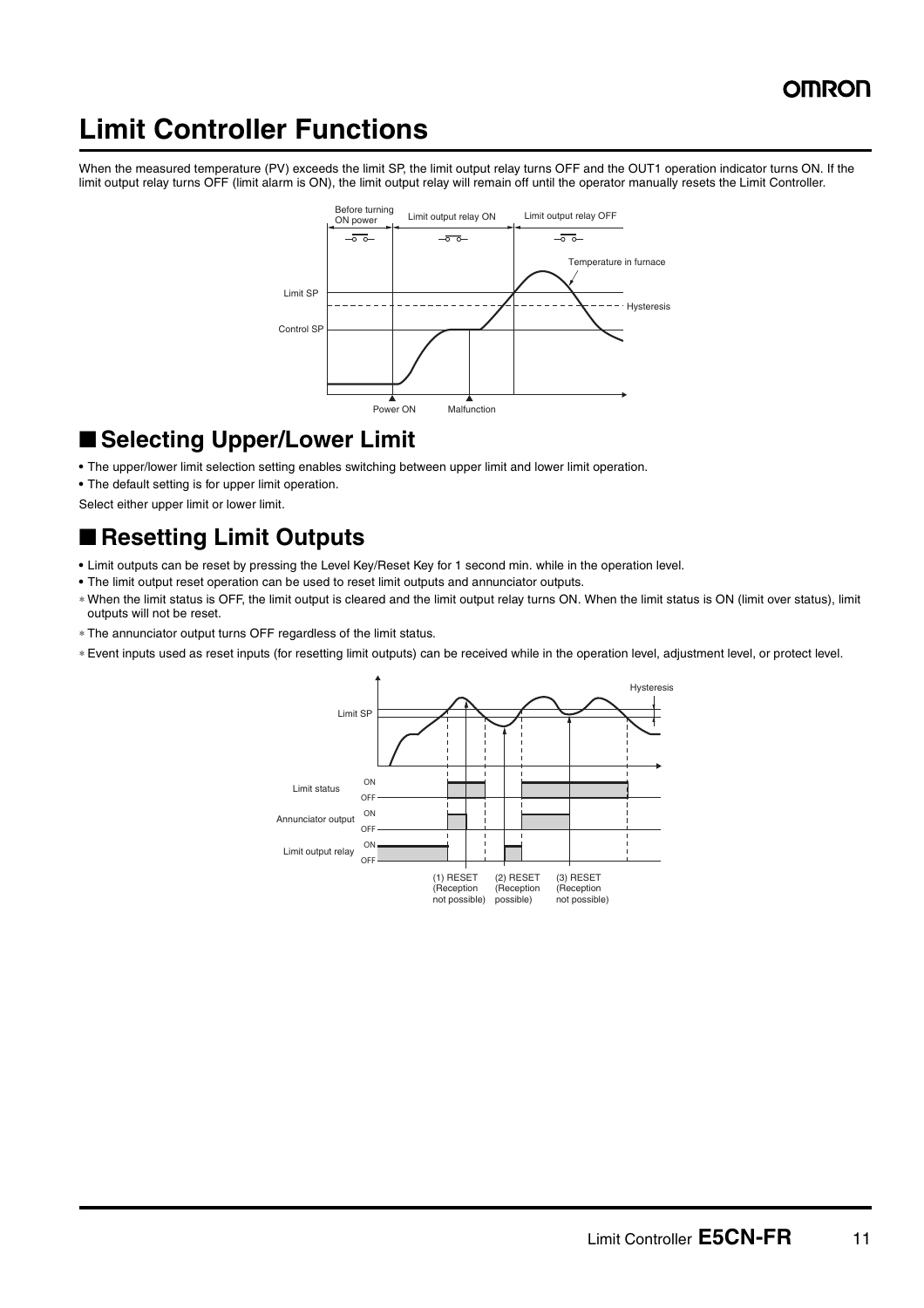### ■ **Example of Typical Use**



Application examples are for reference only. In actual application, confirm the functionality and safety of all equipment in advance. In particular, when considering an application requiring a high degree of safety, take into account all ratings, performance capacities, failsafe measures, and other safety measures required by the application, and consult with your OMRON representative to confirm specifications and capabilities.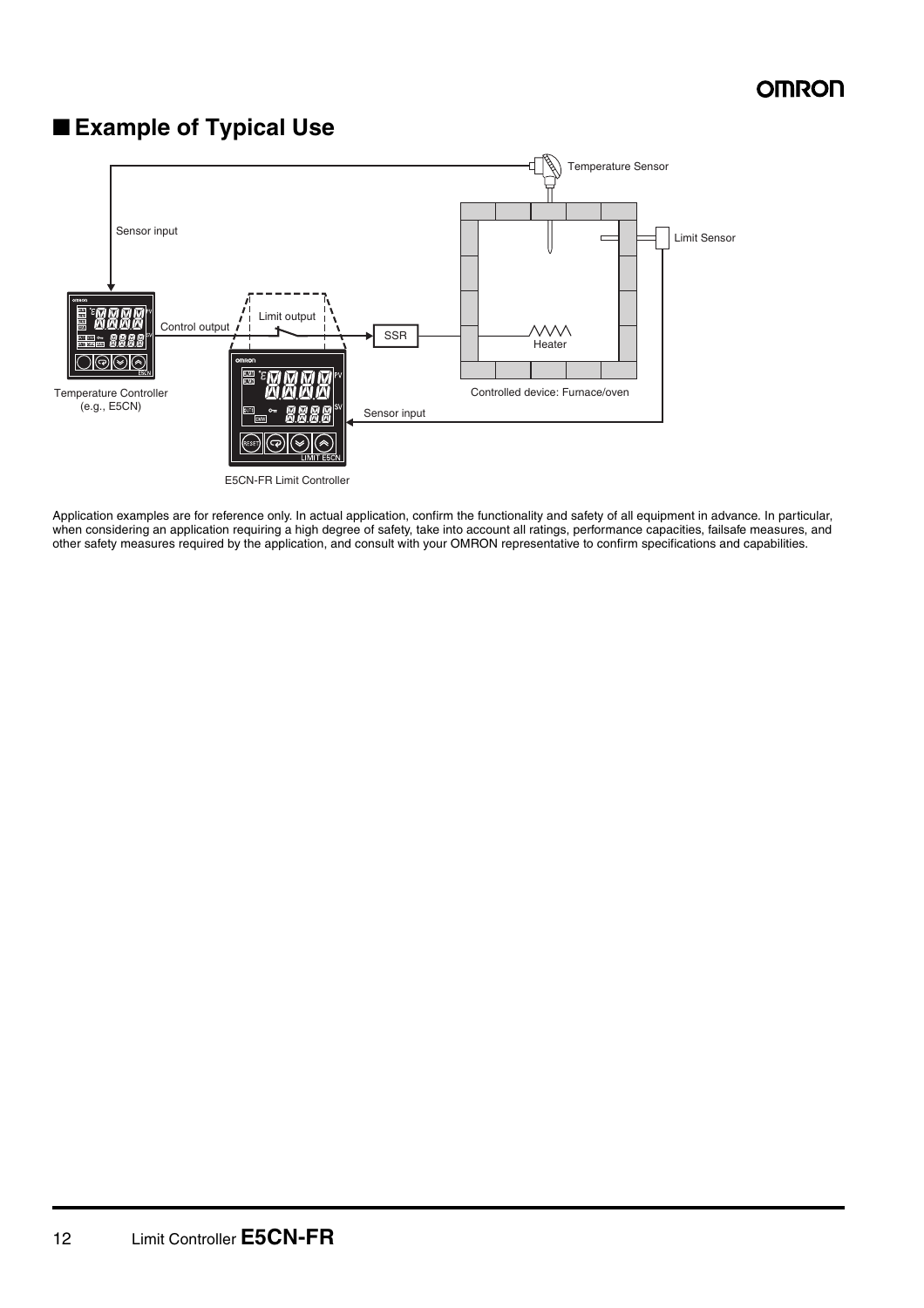## **Precautions**

### $\bigwedge$ **CAUTION**



If the output relays are used past their rated load or life expectancy, contact fusing or burning may occasionally occur. Always consider the application conditions and the inrush current, and use the output relays within their rated load and electrical life expectancy. The life expectancy of output relays varies considerably with the output load and switching conditions.



Tighten the terminal screws to between 0.74 and 0.9 N·m. Loose screws may occasionally result in fire.

Set the parameters of the product so that they are suitable for the system. If they are not suitable, unexpected operation may occasionally result in property damage or accidents.

Warning: To reduce the risk of electric shock or fire, install in a Pollution Degree 2 environment (a controlled environment relatively free of contaminants).

A malfunction in the product may occasionally make control operations impossible or prevent alarm outputs, resulting in property damage to connected equipment and machinery. To maintain safety in the event of malfunction of the product, periodically check the Limit Controller's operation.

### **Precautions for Safe Use**

- **1.** Do not use this product in the following places:
	- **•** Places directly subject to heat radiated from heating equipment.
	- **•** Places subject to splashing liquid or oil atmosphere.
	- **•** Places subject to direct sunlight.
	- **•** Places subject to dust or corrosive gas (in particular, sulfide gas and ammonia gas).
	- **•** Places subject to intense temperature change.
	- **•** Places subject to icing and condensation.
	- **•** Places subject to vibration and large shocks.
- **2.** Use and store within the rated temperature and humidity ranges. Provide forced-cooling if required.
- **3.** To allow heat to escape, do not block the area around the product. Do not block the ventilation holes on the product.
- **4.** Be sure to wire properly with correct polarity of terminals.
- **5.** Use specified size (M3.5, width 7.2 mm or less) crimped terminals for wiring. Use wires with a gage of AWG24 to AWG14 (equal to cross-sectional areas of 0.205 to 2.081 mm2). (The stripping length is 5 to 6 mm.).
- **6.** Do not wire the terminals that are not used.
- **7.** Allow as much space as possible between the product and devices that generate a powerful high-frequency or surge. Separate the high-voltage or large-current power lines from other lines, and avoid parallel or common wiring with the power lines when you are wiring to the terminals.
- **8.** Use this product within the rated load and power supply.
- **9.** Make sure that the rated voltage is attained within two seconds of turning the power ON.
- **10.** Make sure the product has 30 minutes or more for warm up.
- **11.** A switch or circuit breaker must be provided close to the product. The switch or circuit breaker must be within easy reach of the operator, and must be marked as a disconnecting means for this unit.
- **12.** Always turn OFF the power supply before pulling out the interior of the product, and never touch nor apply shock to the terminals or electronic components. When inserting the interior of the product, do not allow the electronic components to touch the case.
- **13.** Do not use paint thinner or similar chemical to clean with. Use standard grade alcohol.
- **14.** Design the system (e.g., control panel) considering the 2 seconds of delay that the product's output to be set after power ON.
- **15.** The output may turn OFF when shifting to certain levels. Take this into consideration when performing control.
- **16.** Refer to the instruction sheet for installing Option Unit (E53- CN03N/E53-CNBN/E53-CNPBN).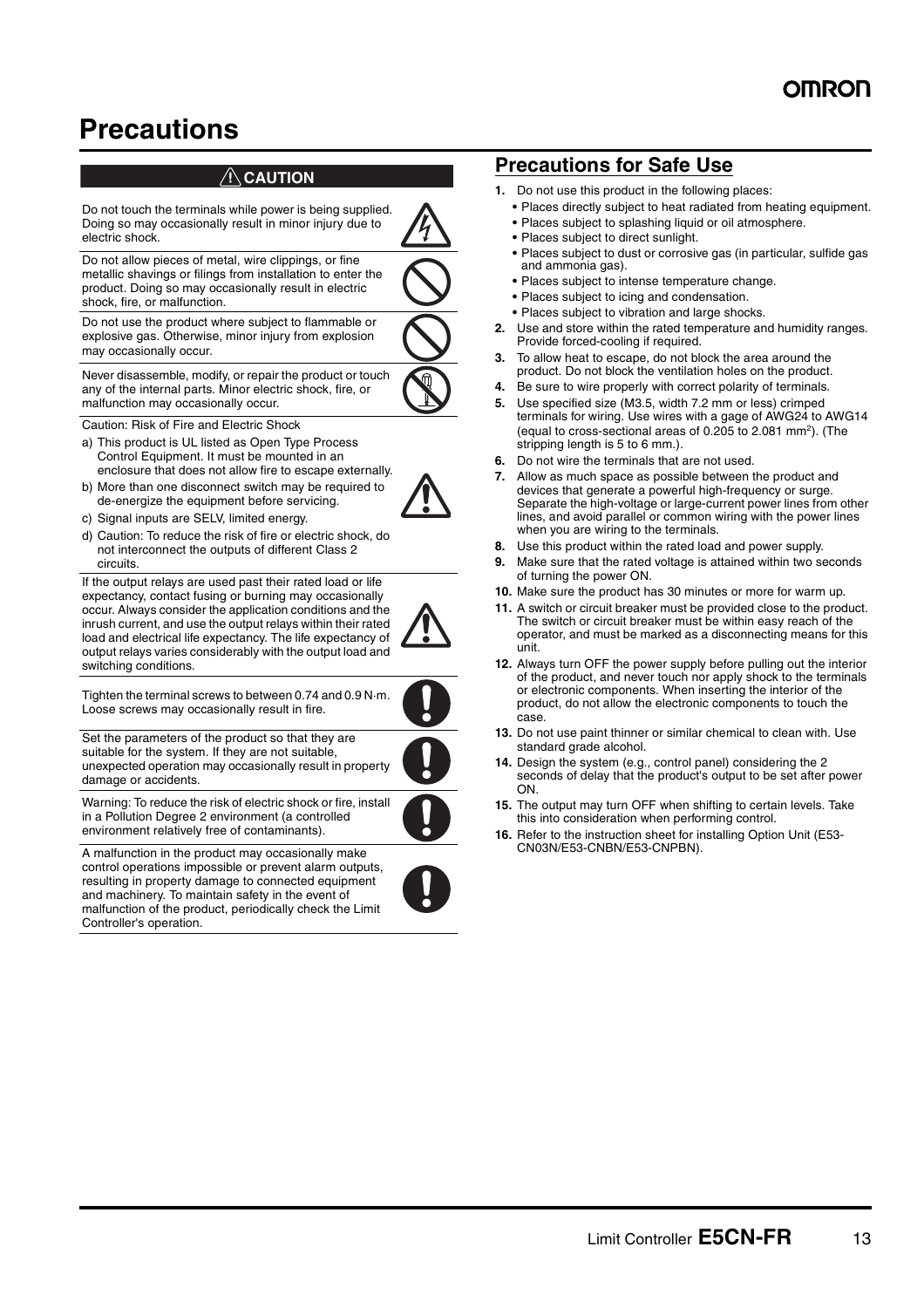

### **Precautions for Correct Use**

### **Service Life**

**1.** Use the Limit Controller within the following temperature and humidity ranges:

Temperature: -10 to 55°C (with no icing or condensation) Humidity: 25% to 85%

If the Controller is installed inside a control board, the ambient temperature must be kept to under 55°C, including the temperature around the Controller.

- **2.** The service life of electronic devices like Limit Controllers is determined not only by the number of times the relay is switched but also by the service life of internal electronic components. Component service life is affected by the ambient temperature: the higher the temperature, the shorter the service life and, the lower the temperature, the longer the service life. Therefore, the service life can be extended by lowering the temperature of the Limit Controller.
- **3.** When two or more Limit Controllers are mounted horizontally close to each other or vertically next to one another, the internal temperature will increase due to heat radiated by the Limit Controllers and the service life will decrease. In such a case, use forced cooling by fans or other means of air ventilation to cool down the Limit Controllers. When providing forced cooling, however, be careful not to cool down the terminals sections alone to avoid measurement errors.

### **Measurement Accuracy**

- **1.** When extending or connecting the thermocouple lead wire, be sure to use compensating wires that match the thermocouple types.
- **2.** When extending or connecting the lead wire of the platinum resistance thermometer, be sure to use wires that have low resistance and keep the resistance of the three lead wires the same.
- **3.** Mount the Limit Controller so that it is horizontally level.
- **4.** If the measurement accuracy is low, check to see if input shift has been set correctly.

### **Waterproofing**

The degree of protection is as shown below. Sections without any specification on their degree of protection or those with IP<sup>O</sup> are not waterproof.

Front panel: NEMA4X for indoor use (equivalent to IP66) Rear case: IP20, Terminal section: IP00

### **Operating Precautions**

- **1.** It takes approximately two seconds for the outputs to turn ON from after the power supply is turned ON. Due consideration must be given to this time when incorporating Limit Controllers in a sequence circuit.
- **2.** Avoid using the Controller in places near a radio, television set, or wireless installing. These devices can cause radio disturbances which adversely affect the performance of the Controller.

### **Mounting**



#### **Mounting to a Panel**

- **1.** To mount the Controller so that it is waterproof, insert the waterproof packing onto the Controller. Group mounting does not allow waterproofing. The waterproof packing is not required if waterproof is not necessary.
- **2.** Insert the E5CN-FR into the mounting hole in the panel.
- **3.** Push the adapter along the Controller body from the terminals up to the panel, and fasten it temporarily.
- **4.** Tighten the two fixing screws on the adapter. Alternately tighten the two screws a little at time to keep them balanced. Tighten them to a torque of 0.29 to 0.39 N·m.

#### **Attaching the Terminal Cover**

Make sure that the "UP" letters on the E5CN-FR are at the top and insert the terminal cover into the holes at the top and bottom of the Controller.

### **Removing the Controller from the Case**

When carrying out maintenance on the Controller, the Controller can be removed from the case leaving the terminal leads attached. The Controller can be removed from the case only with the E5CN-FR.



- **1.** Insert the tool into the slots (one on the top and one on the bottom) and release the hooks.
- **2.** Insert the tool into the gap between the front panel and rear case and pull out the front panel slightly. Hold both sides of the front panel and draw out the Controller towards you. Do not apply unnecessary force.
- **3.** Before inserting the Controller, confirm that the sealing rubber is in place. Insert the Controller into the rear case until you hear a click. Press on the hooks on the top and bottom of the rear case to be sure that the hooks are securely locked in place.Be sure that electronic parts do not come in contact with the case.

#### **Wiring Precautions**

- **•** Separate input leads and power lines to protect the Controller and its lines from external noise.
- Use wires of a thickness of AWG24 (0.205 mm<sup>2</sup>) to AWG14 (2.081 mm2).

The exposed current-carrying part to be inserted into terminals must be 5 to 6 mm.

- **•** We recommend using crimp terminals when wiring the terminals.
- **•** Tighten terminal screws to a torque of 0.74 to 0.90 N·m.

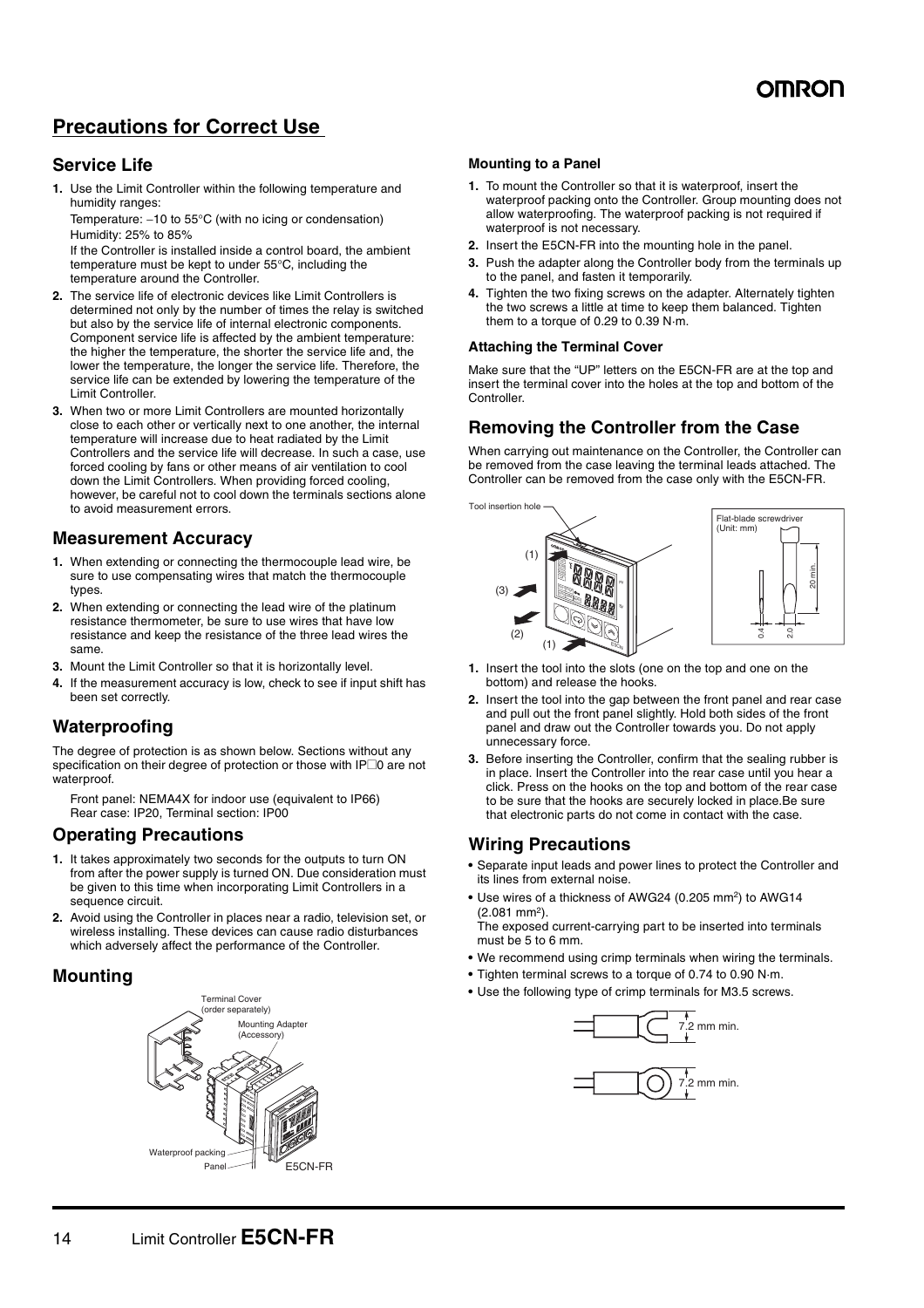## **Related Product Information**

### ■ **Please use these products in combination with the Limit Controller.**

| <b>Digital Temperature Controller</b><br>E5CN/E5CN-U |                                                                                                                                                                          |                                     |
|------------------------------------------------------|--------------------------------------------------------------------------------------------------------------------------------------------------------------------------|-------------------------------------|
|                                                      | This Best-selling General-purpose $48 \times 48$ -mm<br>Temperature Controller Is Now Better.<br>USB-Serial Conversion Cable and Support<br>Software Are Also Available. | Catalog Number:<br>H <sub>126</sub> |
| <b>Infrared Thermosensor</b><br>ES <sub>1</sub> B    |                                                                                                                                                                          |                                     |
|                                                      | Achieve Low-cost Measurements with an Infrared<br>Thermosensor.                                                                                                          | Catalog Number:<br>H <sub>127</sub> |